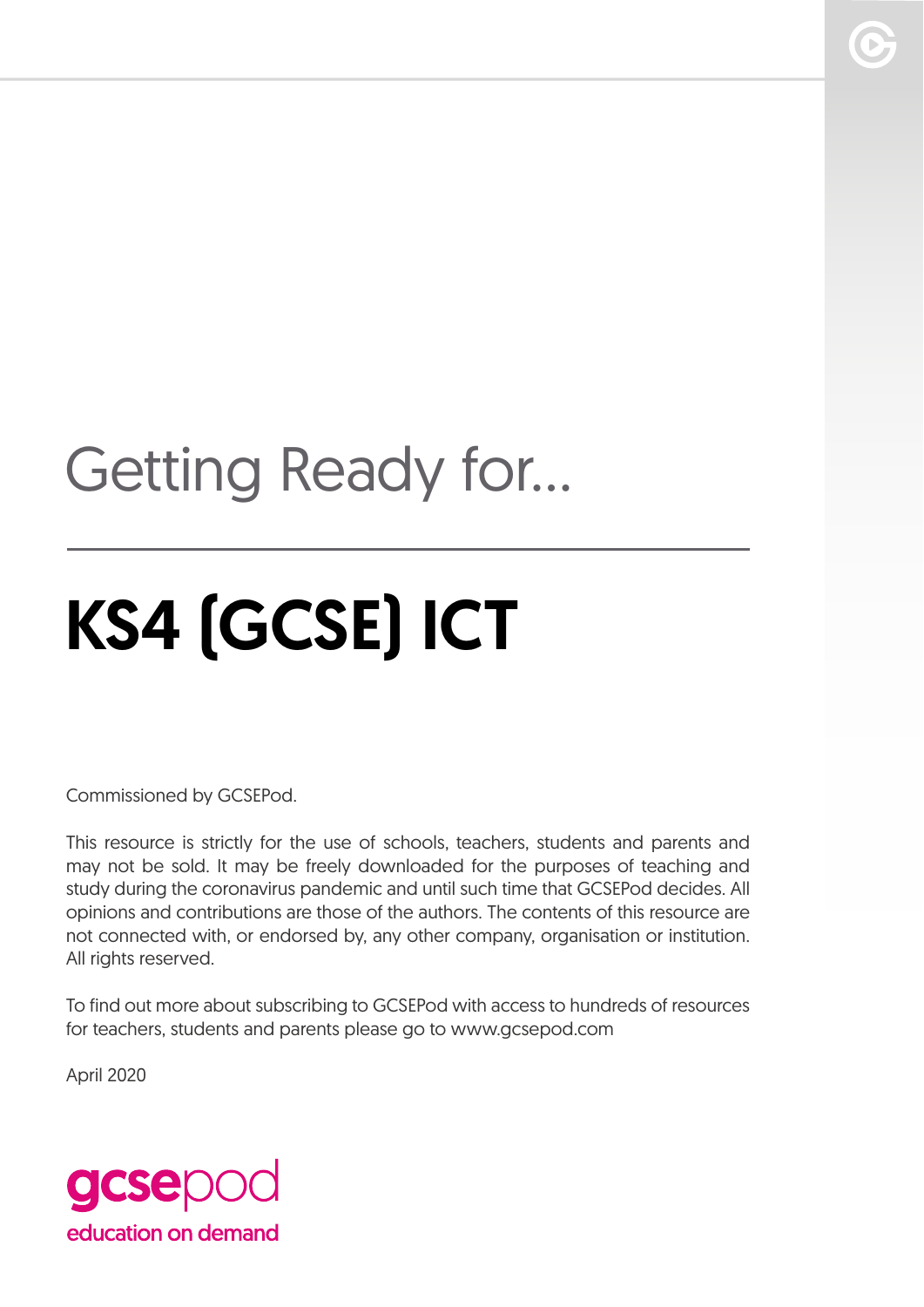### **Activities**

#### 1. Input and output devices

Computer systems have a range of input and output devices connected to them which enable users to perform a variety of tasks.

- Can you identify the typical input and output devices which can be connected to a computer system?
- Can you extend this knowledge by identifying different input and output devices which can be used to support learners with disabilities?

#### 2. Connecting to the Internet

Not all devices use the same technology to connect to the Internet.

- Name 3 different types of technology which can be used to connect a device to the Internet, and briefly describe how each type of technology works.
- To extend this outline the benefits and disadvantages of each piece of technology you have identified.



#### 3. Data security

Data security is perhaps the most important aspect of ICT for organisations that hold and process data.

- Find out why data security is so important to organisations. Write a brief report which outlines your findings and include suggestions of different tools organisations can implement to try and protect the data they hold and process.
- Can you extend this piece of work to include examples of legislation that organisations must follow when holding and processing data?

1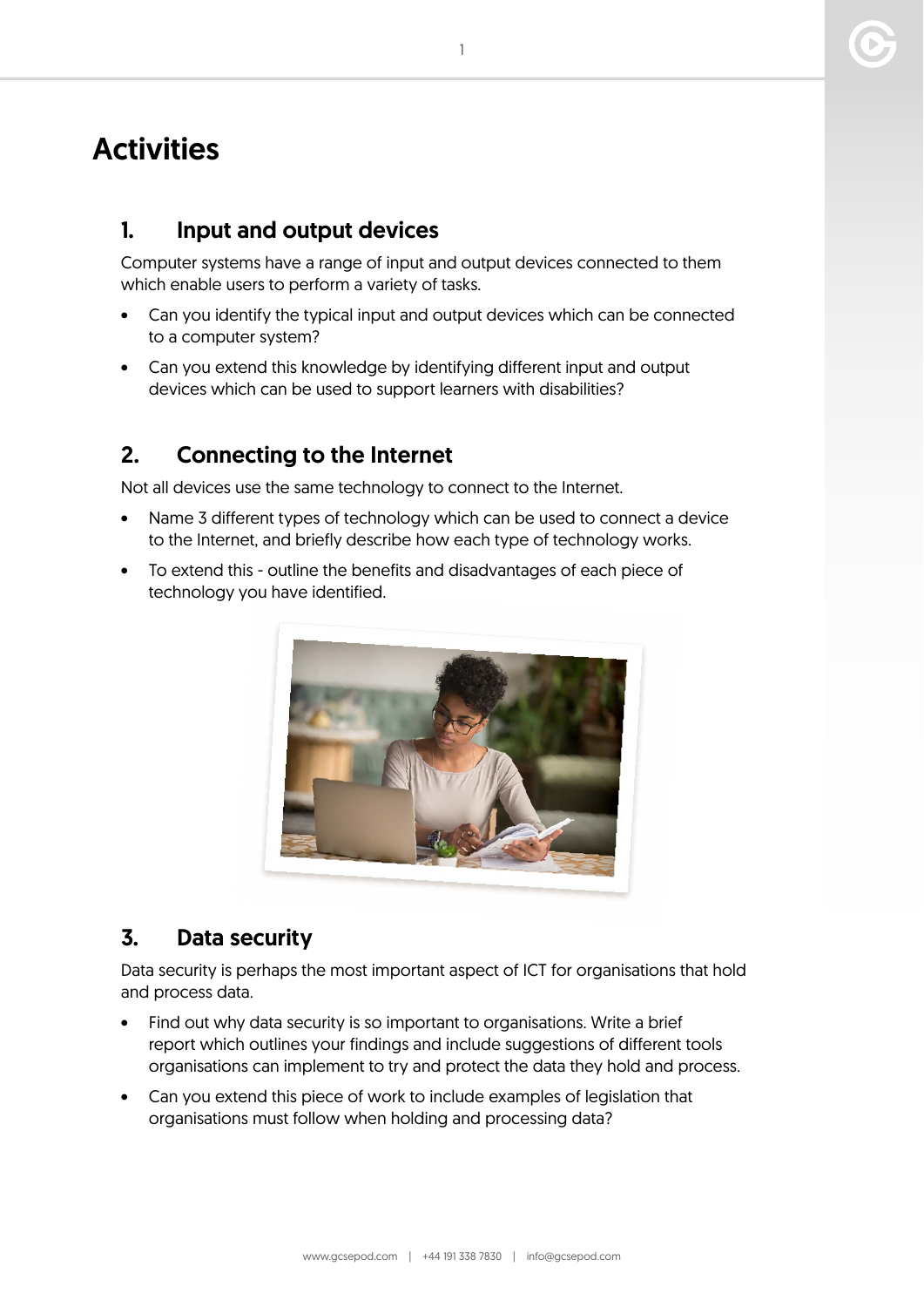#### 4. Email

Email, short for electronic mail, is one of the most used communication systems in the world.

- Summarise how the process of sending and receiving an email works. Name each of the typical features an email can contain, and give an example of when each feature might be used.
- To extend this consider the overall benefits and disadvantages of using email as a communication system, is this type of system always effective?

#### 5. Staying safe online



Although the use of Internet can bring users many benefits, it can also bring about many dangers for both individuals and organisations.

- Identify some of the typical dangers users can face on the Internet. Briefly describe how these dangers can be avoided.
- Can you extend this to explain why many organisations get their employees to accept a code of conduct before they can access and use their computer systems?

#### 6. Home entertainment

A range of technology can be used in the home to provide users with home entertainment.

- Name 5 different types of devices which can be used for home entertainment and describe how they work. For each device identified outline an input and output device which is required for that device to work.
- Can you extend this by investigating how AR and VR devices are starting to be used in the home? Are these technologies the same as each other or do they differ?

#### 7. ICT and learning

It is important you understand how ICT can be used to help learning.

- Summarise the different ways in which you can currently use ICT to help you with your own learning. Can you describe some of the different technologies which are required to make each of them work?
- Can you extend this by investigating the digital divide? To what extent do you believe the digital divide prevent users from using ICT to help improve their own learning?

2